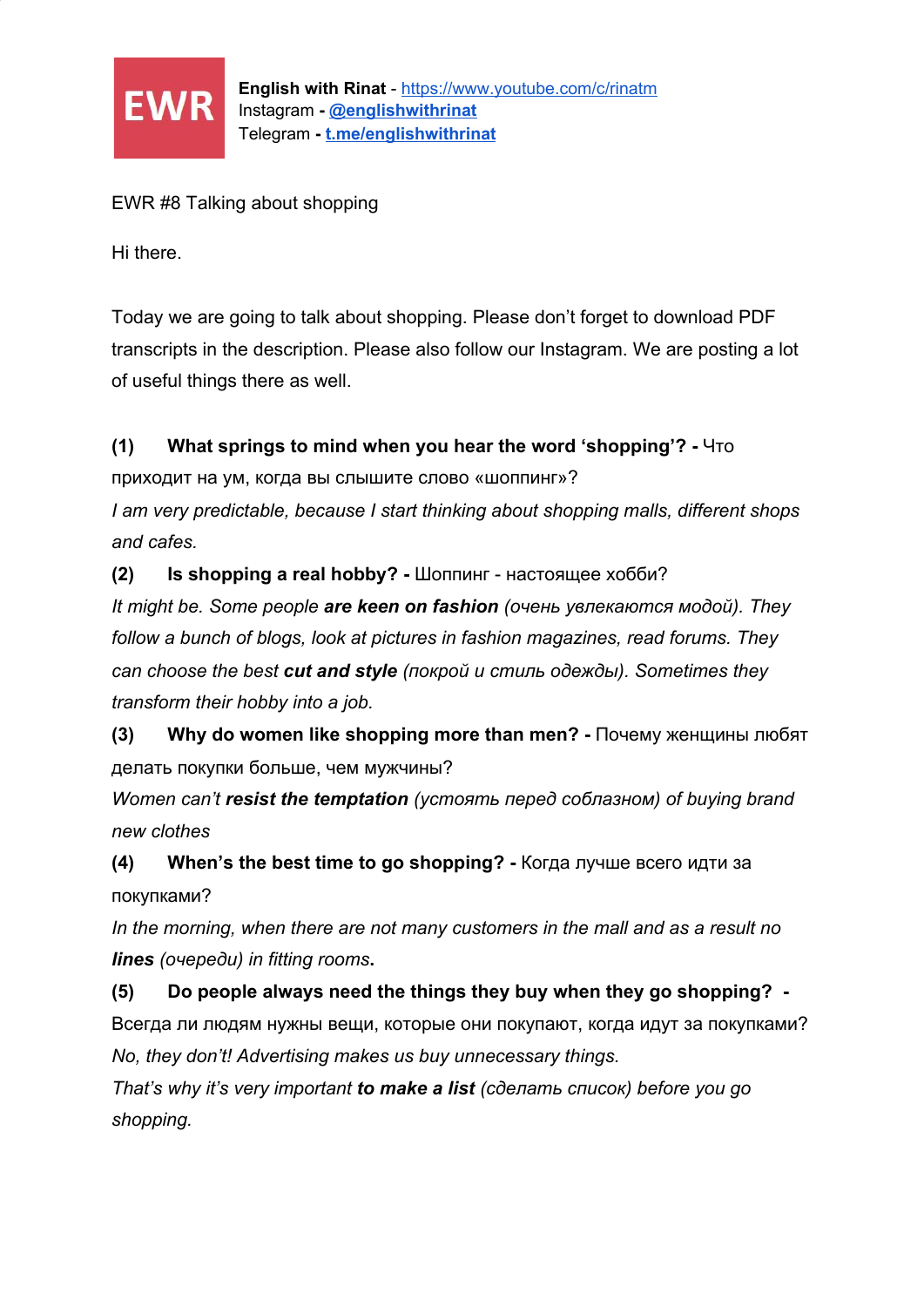

**English with Rinat** - <https://www.youtube.com/c/rinatm> Instagram **- [@englishwithrinat](https://instagram.com/englishwithrinat)** Telegram **- [t.me/englishwithrinat](https://t.me/englishwithrinat)**

**(6) Do you prefer going shopping alone or with friends? -** Вы предпочитаете ходить по магазинам в одиночку или с друзьями?

*I prefer going shopping alone. I don't like when somebody distracts (отвлекает) me.*

**(7) Which is better, shopping in shops or shopping online? -** Что лучше:

делать покупки в магазинах или делать покупки в Интернете? *Both ways have pros and cons (плюсы и минусы). When you shop online, you don't spend time and money on getting to the shop. You can also read reviews about the products. Sometimes online stores sell products at low prices, which is pretty good. But online you can't try on (примерить) and check the clothes you are buying. Shopping in shops can be better sometimes.*

**(8) Have you ever experienced "trolley rage" when shopping? -** Вы

когда-нибудь испытывали «ярость покупателей» во время покупок? *No, I haven't. I've seen it in movies only. It is terrible.*

**(9) What's the worst shopping experience you've had? -** Какой у вас был самый худший опыт покупок?

*Once, I bought a beautiful pair of shoes at a good price, but they were very small for my feet. I couldn't understand how I could buy these shoes. I was disappointed, but I returned (вернула) them to the store.*

**(10) Is shopping an addiction? How can it be cured? -** Шоппинг - это зависимость? Как это вылечить?

*Of course, it can be cured. Addiction is always bad. People should try doing something else, but not going shopping.*

## *(***1) Do you like shopping?**

Not much. Especially now, when **the prices are getting higher** (цены растут)**.** I'd prefer to save some money.

**(2) Is window shopping a total waste of time? - Рассматривание витрин пустая трата времени?**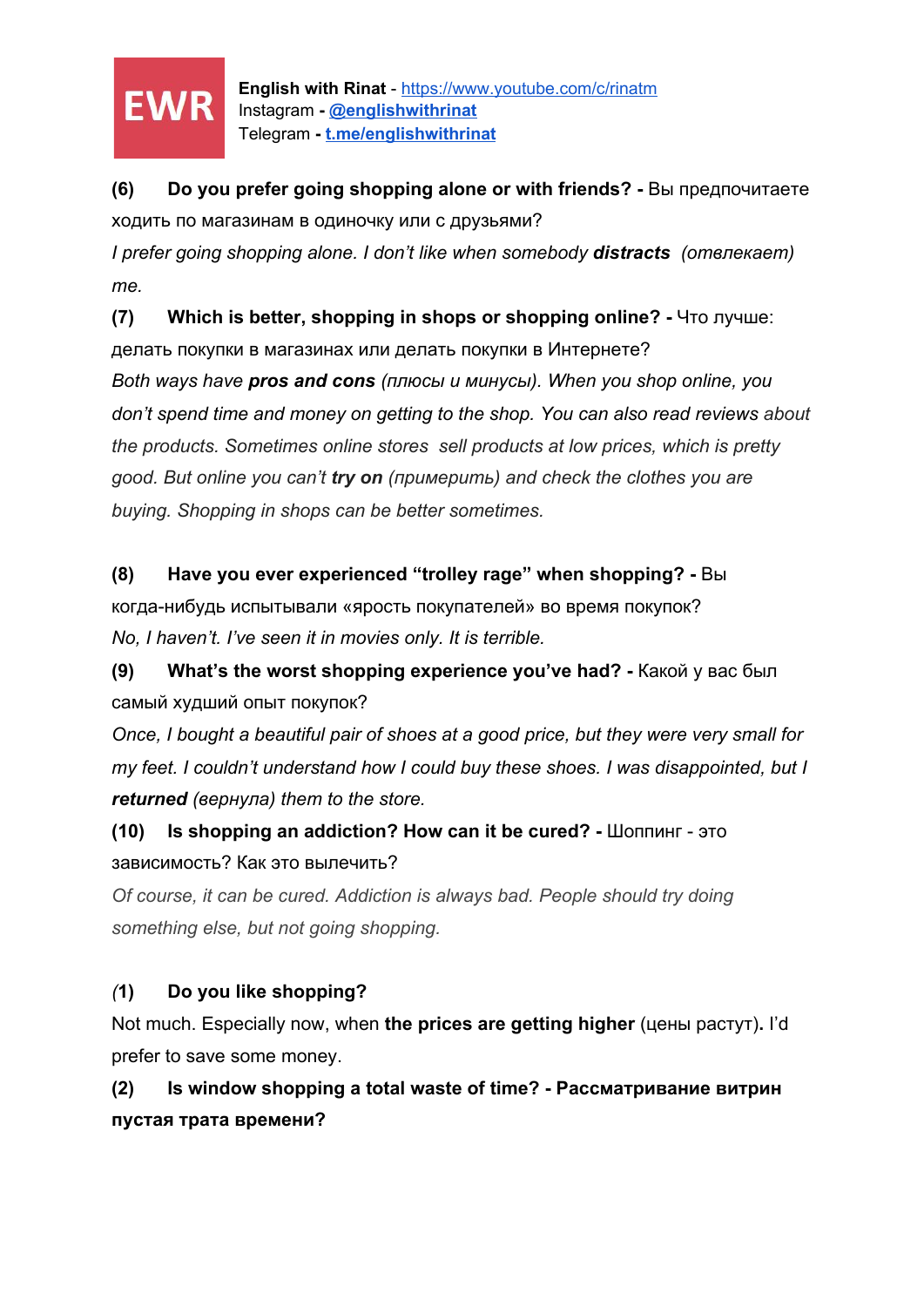

Yeah, I think so. For me it's not that interesting. It's better to **go to gym** *(пойти в спортзал)* or somewhere else.

**(3) When did shopping become so popular?** - Когда шоппинг стал так популярен?

In our country in the end of 90s I believe. When a lot of shops just opened. **Capitalism came to Russia** *(капитализм пришел в Россию)*

**(4) Do you prefer shopping in malls, markets or streets?** - Ты предпочитаешь шоппинг в магазинах или на рынках улице? Markets are more interesting. But **there are not so many of them around** *(их не так много вокруг)*, so I have to go shopping in malls.

**(5) What's top of your shopping list?** - Что входит в топ лист ваших покупок? I don't know. If we don't **count** *(считать, учитывать)* food, I like different **shirts** *(рубашка)* and **T-shirts** *(футболки)***,** some shoes may be or **jackets** *(куртки)***.**

## **(6) In which store would you like to go on a shopping spree?** - В какой

магазин ты бы хотел отправиться за покупками?

In some big malls I think. There are a lot of them in Moscow.

**(7) What is the thing you forget most often when you go shopping?** - Что ты забываешь купить чаще всего?

I don't know. It's better to make a list of things you are going to buy. So you won't forget anything.

**(8) Do you like going shopping in other countries?** - Тебе нравится шоппинг в других странах?

Yes I do, but **not for clothes** *(не ради вещей)*. I like buying some interesting things I can find only in this country. **It's a good memory.** *(Это хорошая память)*

**(9) What's the difference between 'going shopping' and 'doing the shopping'?**